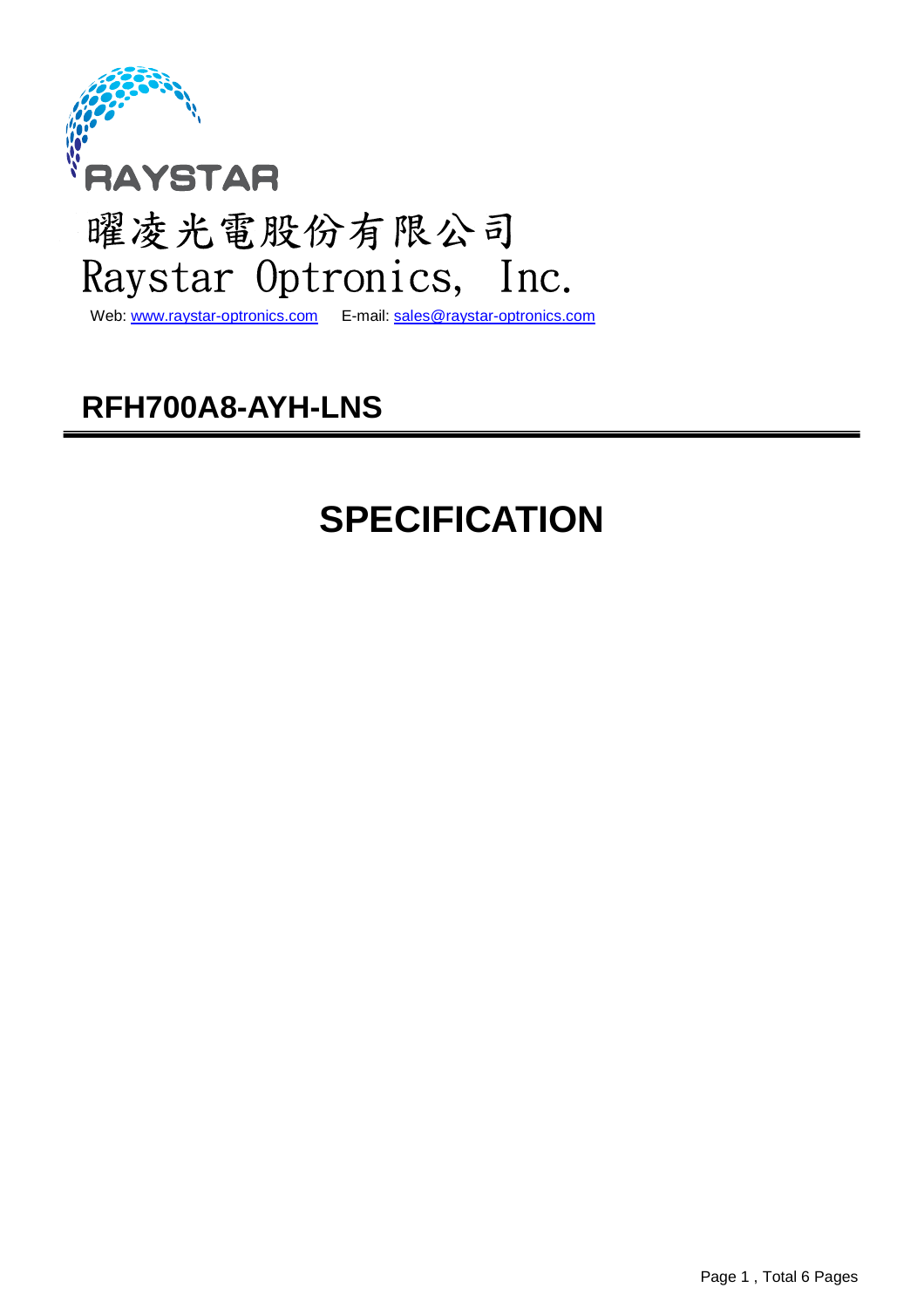

### General Specifications

- Size: 7.0 inch
- Dot Matrix: 1024 x RGB x 600(TFT) dots
- Module dimension:  $169.9(W) \times 103.4(H) \times 7.1(D)$  mm
- Active area: 154.2144 x 85.92 mm
- Dot pitch: 0.1506 x 0.1432 mm
- LCD type: TFT, Normally Black, Transmissive
- Viewing Angle: 85/85/85/85
- Aspect Ratio: 16:9
- Driver IC: ST5021 + ST5651 or equivalent
- Backlight Type: LED, Normally White
- Touch Screen: Resistive touch screen
- Interface: LVDS
- Surface: Anti-Glare

\*Color tone slight changed by temperature and driving voltage.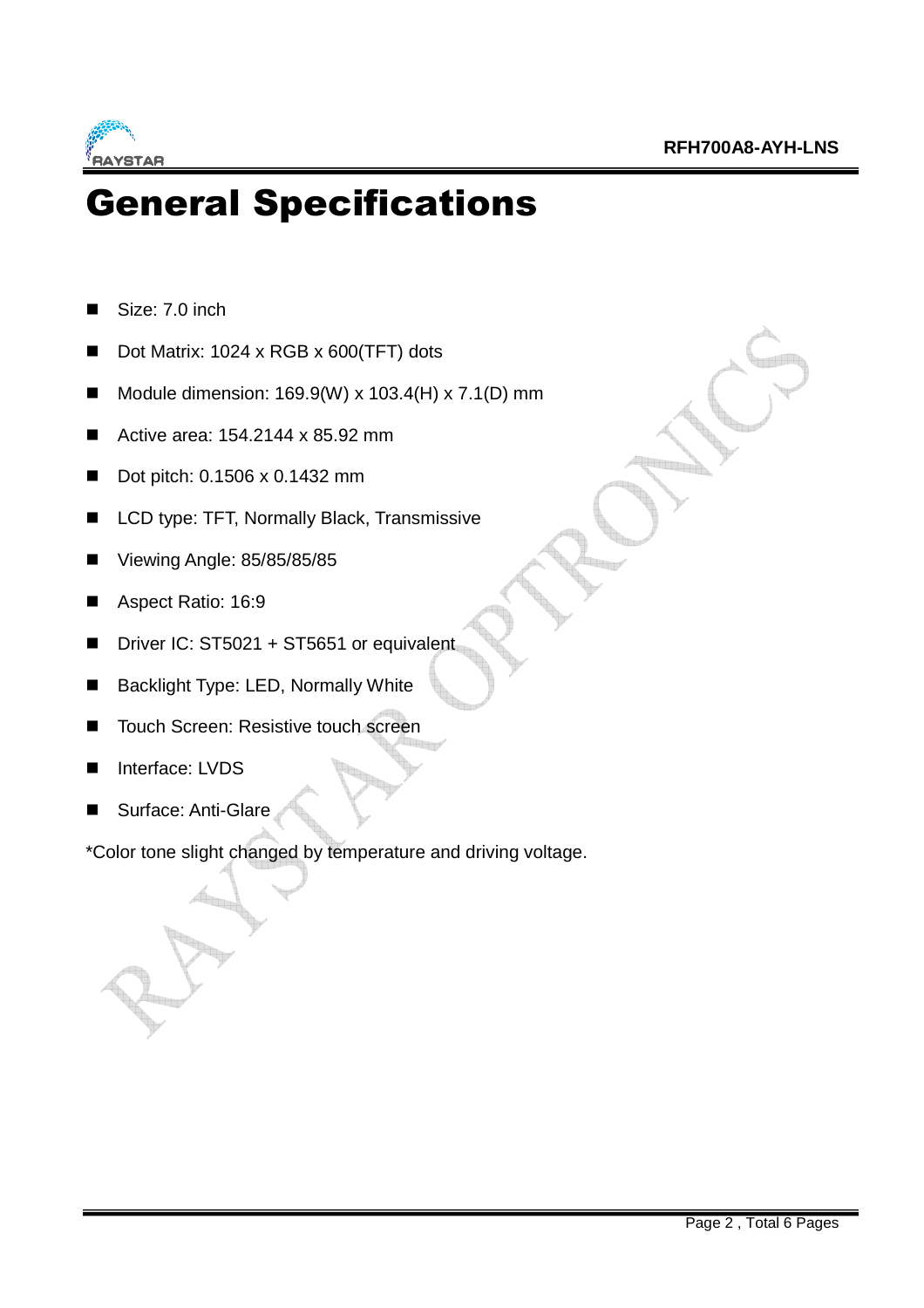

## Interface

### **LCM PIN Definition**

| Pin No.        | <b>Symbol</b>   | I/O          | <b>Function</b>                                                                                                                                                |  |  |
|----------------|-----------------|--------------|----------------------------------------------------------------------------------------------------------------------------------------------------------------|--|--|
| 1              | <b>VCOM</b>     | P            | Common Voltage                                                                                                                                                 |  |  |
| $\overline{2}$ | <b>VDD</b>      | P            | Digital circuit                                                                                                                                                |  |  |
| 3              | <b>VDD</b>      | P            | Digital circuit                                                                                                                                                |  |  |
| $\overline{4}$ | <b>NC</b>       | ---          | No connection                                                                                                                                                  |  |  |
| 5              | <b>RESET</b>    | I            | Global reset pin                                                                                                                                               |  |  |
| 6              | <b>STBYB</b>    | I            | Standby mode, Normally pulled high<br>$STBYB = "1", normal operation$<br>STBYB = "0", timing controller, source driver will turn off, all<br>output are High-Z |  |  |
| $\overline{7}$ | <b>GND</b>      | P            | Ground                                                                                                                                                         |  |  |
| 8              | RXINO-          | I            | Negative LVDS differential data input                                                                                                                          |  |  |
| 9              | RXIN0+          | I            | Positive LVDS differential data input                                                                                                                          |  |  |
| 10             | <b>GND</b>      | P            | Ground                                                                                                                                                         |  |  |
| 11             | RXIN1-          | I            | Negative LVDS differential data input                                                                                                                          |  |  |
| 12             | RXIN1+          | I            | Positive LVDS differential data input                                                                                                                          |  |  |
| 13             | <b>GND</b>      | P            | Ground                                                                                                                                                         |  |  |
| 14             | RXIN2-          |              | Negative LVDS differential data input                                                                                                                          |  |  |
| 15             | RXIN2+          |              | Positive LVDS differential data input                                                                                                                          |  |  |
| 16             | <b>GND</b>      | $\mathsf{P}$ | Ground                                                                                                                                                         |  |  |
| 17             | <b>RXCLKIN-</b> |              | Negative LVDS differential clock input                                                                                                                         |  |  |
| 18             | RXCLKIN+        |              | Positive LVDS differential clock input                                                                                                                         |  |  |
| 19             | <b>GND</b>      | P            | Ground                                                                                                                                                         |  |  |
| 20             | RXIN3-          | I            | Negative LVDS differential data input                                                                                                                          |  |  |
| 21             | RXIN3+          | I            | Positive LVDS differential data input                                                                                                                          |  |  |
| 22             | <b>GND</b>      | P            | Ground                                                                                                                                                         |  |  |
| 23             | <b>NC</b>       | ---          | No connection                                                                                                                                                  |  |  |
| 24             | <b>NC</b>       | ---          | No connection                                                                                                                                                  |  |  |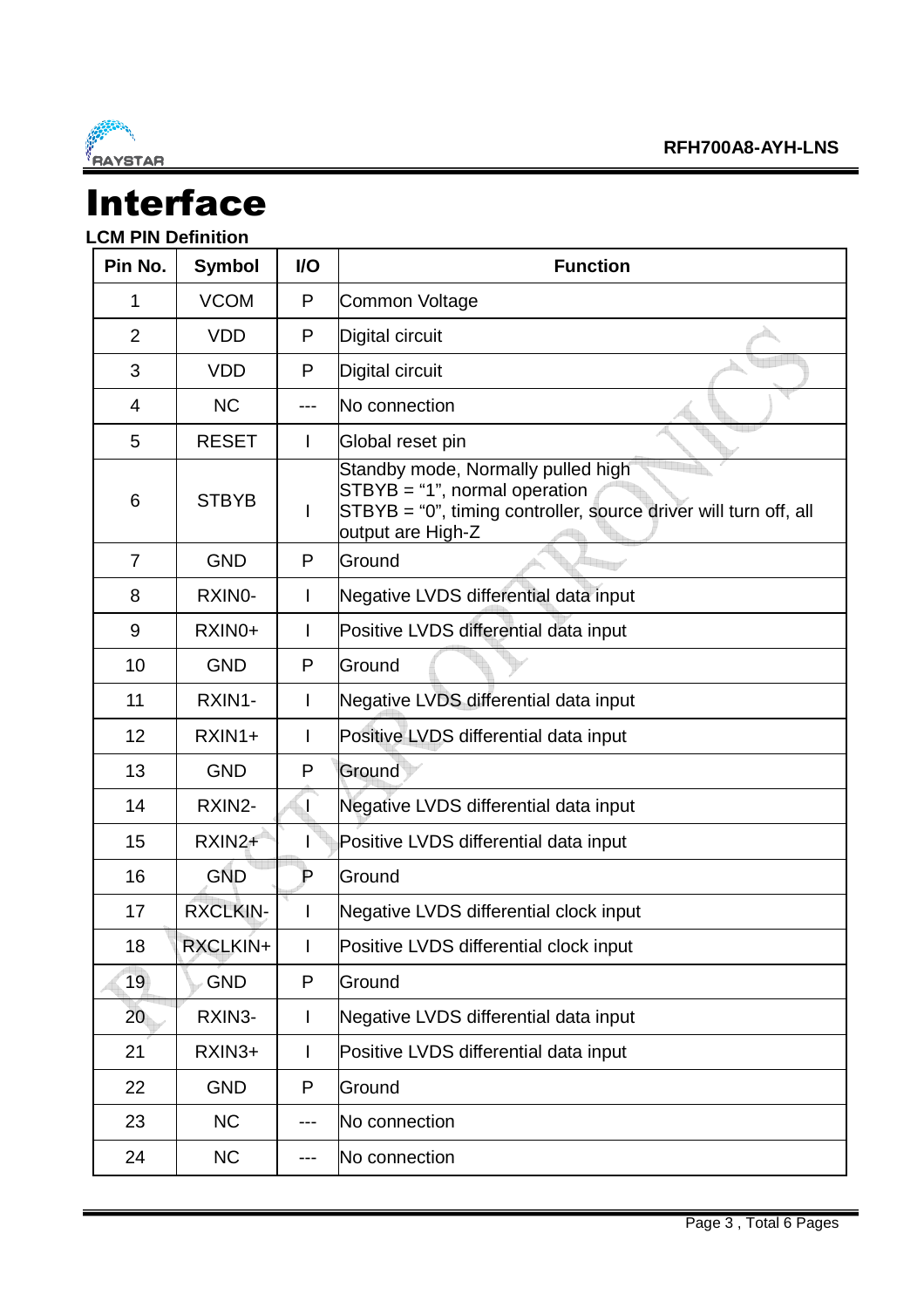

**RFH700A8-AYH-LNS** 

| 25 | <b>GND</b>  | P            | Ground                                   |
|----|-------------|--------------|------------------------------------------|
| 26 | <b>NC</b>   | ---          | No connection                            |
| 27 | <b>NC</b>   | ---          | No connection                            |
| 28 | <b>SELB</b> |              | 6bit/8bit mode select<br>H:6bit / L:8bit |
| 29 | <b>AVDD</b> | P            | Power for Analog Circuit                 |
| 30 | <b>GND</b>  | P            | Ground                                   |
| 31 | LED-        | P            | <b>LED Cathode</b>                       |
| 32 | LED-        | P            | <b>LED Cathode</b>                       |
| 33 | L/R         | $\mathsf{l}$ | <b>Horizontal inversion</b>              |
| 34 | U/D         | L            | <b>Vertical inversion</b>                |
| 35 | <b>VGL</b>  | P            | Negative power for TFT                   |
| 36 | <b>NC</b>   | $---$        | No connection                            |
| 37 | <b>NC</b>   | ---          | No connection                            |
| 38 | <b>VGH</b>  | P            | Positive power for TFT                   |
| 39 | LED+        | P            | <b>ED Anode</b>                          |
| 40 | LED+        | P            | <b>ED Anode</b>                          |

I:input ,O:output,P:power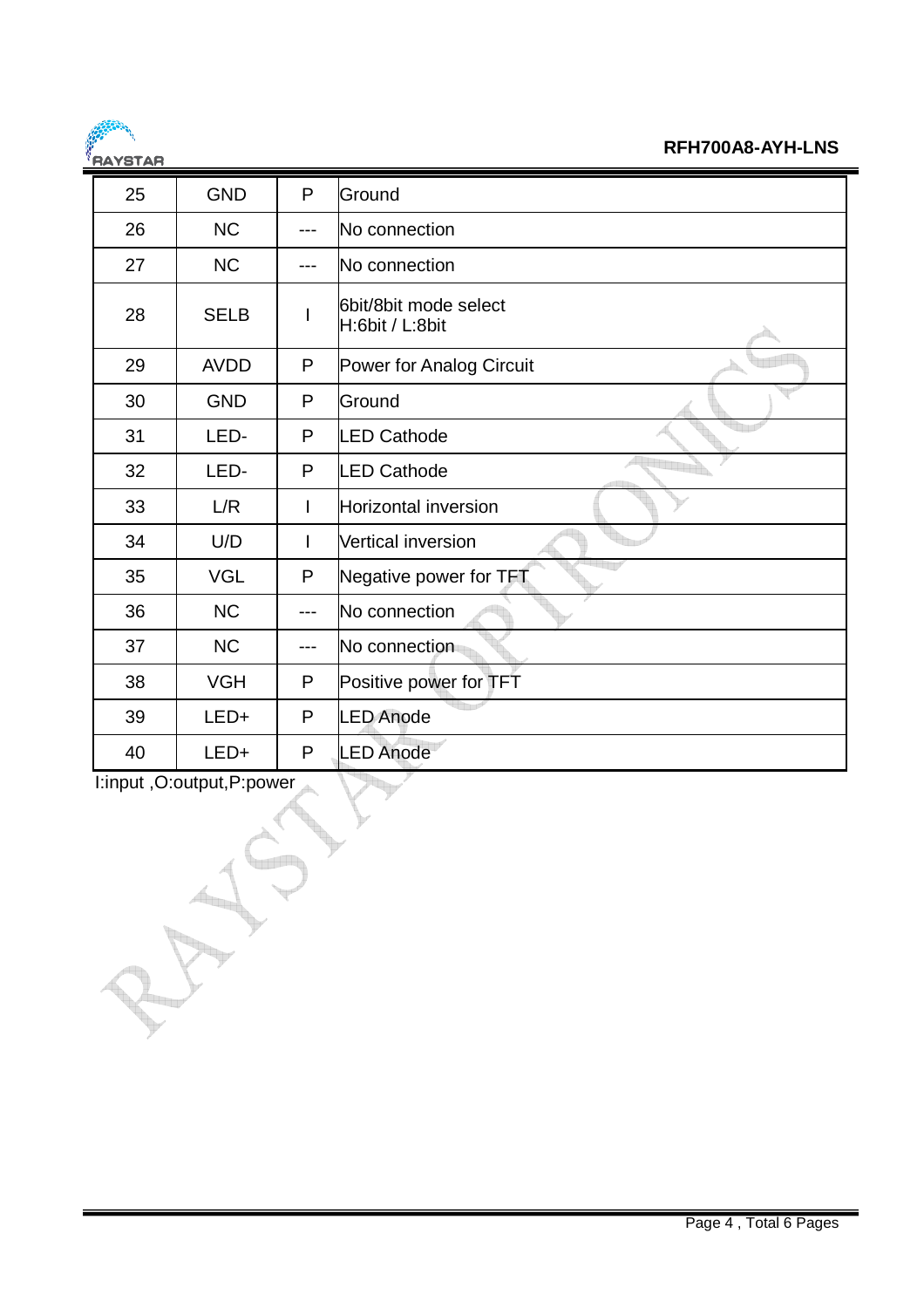

### Contour Drawing